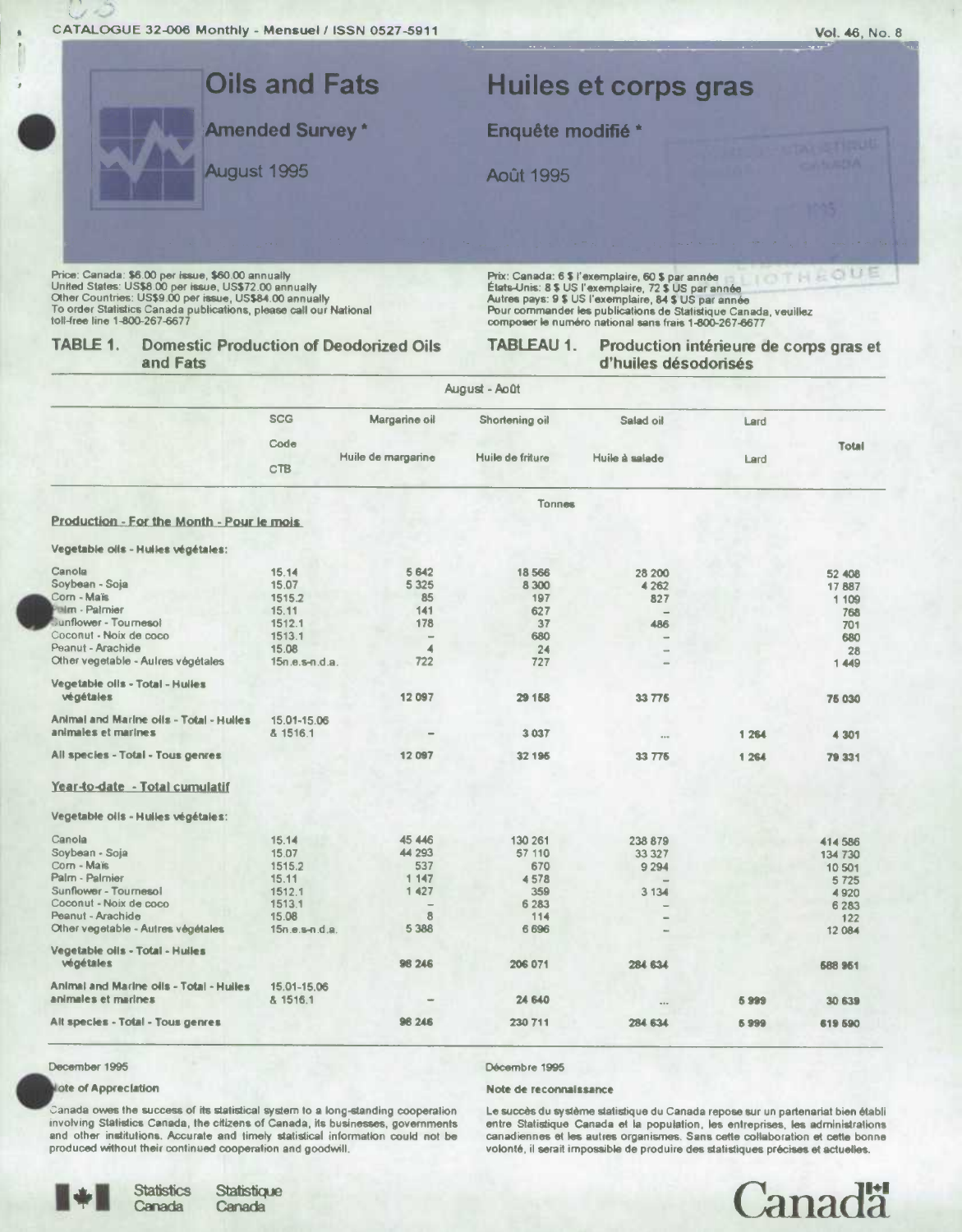| <b>STATISTICS</b> IN THE STATE                     | August                                    |                                          |                                   |              |        |  |  |  |
|----------------------------------------------------|-------------------------------------------|------------------------------------------|-----------------------------------|--------------|--------|--|--|--|
|                                                    | <b>Août</b>                               |                                          |                                   |              |        |  |  |  |
|                                                    | Margarine<br>oil<br>Huile de<br>margarine | Shortening<br>oil<br>Huile de<br>friture | Salad<br>oil<br>Huile à<br>salade | Lard<br>Lard | Total  |  |  |  |
|                                                    |                                           |                                          |                                   |              |        |  |  |  |
|                                                    | <b>Tonnes</b>                             |                                          |                                   |              |        |  |  |  |
| A: Supply - Approvisionnements                     |                                           |                                          |                                   |              |        |  |  |  |
| Opening Inventories - Stocks d'ouverture           | 6 4 6 8                                   | 7554                                     | 7669                              | 512          | 22 203 |  |  |  |
| <b>Total Production - Production totale</b>        | 12097                                     | 32 195                                   | 33 775                            | 1 264        | 79 331 |  |  |  |
| Domestic Purchases - Achats intérieurs             |                                           | 243                                      | 819                               | 396          | 1 458  |  |  |  |
| <b>Imports - Importations</b>                      |                                           |                                          |                                   |              |        |  |  |  |
| <b>Total Supply - Total des approvisionnements</b> | 18 5 65                                   | 399992                                   | 42 263                            | 2 172        | 102992 |  |  |  |
| <b>B: Disposition - Ventes</b>                     |                                           |                                          |                                   |              |        |  |  |  |
| Domestic Sales - Ventes intérieures                | 11 307                                    | 28 085                                   | 23 059                            | 1714         | 64 165 |  |  |  |
| <b>Exports - Exportations</b>                      | 585                                       | 4 604                                    | 12 3 9 0                          |              | 17 579 |  |  |  |
| Closing Inventories - Stocks de fermeture          | 6673                                      | 7 3 0 3                                  | 6 6 1 4                           | 458          | 21 248 |  |  |  |
| <b>Total Disposition - Ventes totales</b>          | 18565                                     | 39 992                                   | 42 263                            | 2 1 7 2      | 102992 |  |  |  |

# TABLE 2. Supply and Disposition of Deodorized Oils TABLEAU 2.<br>and Fats - Year to Date

et corps gras désodorisés<br>- Total Cumulatif **Approvisionnement et ventes d'huiles** 

|                                                                          | Year-to-date<br><b>Total cumulatif</b> |                     |                   |         |              |  |  |
|--------------------------------------------------------------------------|----------------------------------------|---------------------|-------------------|---------|--------------|--|--|
|                                                                          |                                        |                     |                   |         |              |  |  |
|                                                                          | Margarine<br>oil                       | Shortening<br>oil   | Salad<br>oil      | Lard    | <b>Total</b> |  |  |
|                                                                          | Huile de<br>margarine                  | Huile de<br>friture | Huile à<br>salade | Lard    |              |  |  |
|                                                                          |                                        |                     | Tonnes            |         |              |  |  |
| A: Supply - Approvisionnements                                           |                                        |                     |                   |         |              |  |  |
| Opening Inventories - Stocks d'ouverture - January - Janvier             | 7747                                   | 8853                | 4 4 4 7           | 670     | 21 717       |  |  |
| Total Production - Production totale                                     | 98 246                                 | 230 711             | 284 634           | 5999    | 619590       |  |  |
| Domestic Purchases - Achats intérieurs                                   | $\overline{\phantom{a}}$               | 2 7 5 1             | 2576              | 3 048   | 8 3 7 5      |  |  |
| Imports - Importations                                                   | $\sim$                                 |                     | -                 |         |              |  |  |
| <b>Total Supply - Total des approvisionnements</b>                       | 105 993                                | 242 315             | 291 657           | 9717    | 649 682      |  |  |
| <b>B: Disposition - Ventes</b>                                           |                                        |                     |                   |         |              |  |  |
| Domestic Sales - Venles intérieures                                      | 92 460                                 | 196 740             | 197986            | 9 2 5 9 | 496 445      |  |  |
| <b>Exports - Exportations</b>                                            | 6860                                   | 38 272              | 86 857            |         | 131 989      |  |  |
| Closing Inventories - Stocks de fermeture - Current Month - Mois Courant | 6673                                   | 7 3 0 3             | 6814              | 458     | 21 248       |  |  |
| <b>Total Disposition - Ventes totales</b>                                | 105 993                                | 242 315             | 291 657           | 9717    | 649 682      |  |  |

# Footnotes:

- **revised figures.**
- **nil or zero.**
- **figures not appropriate or not applicable.**
- **x confidential, suppressed to most the requirements of the Statistics Act.**

**Notes:** 

**r nombres rectifiés.** 

**- néent ou zero.** 

... n'ayant pas lieu de figurer.<br>x confidentiel, supprimé en vertu des dispositions de la Loi sur la statistique.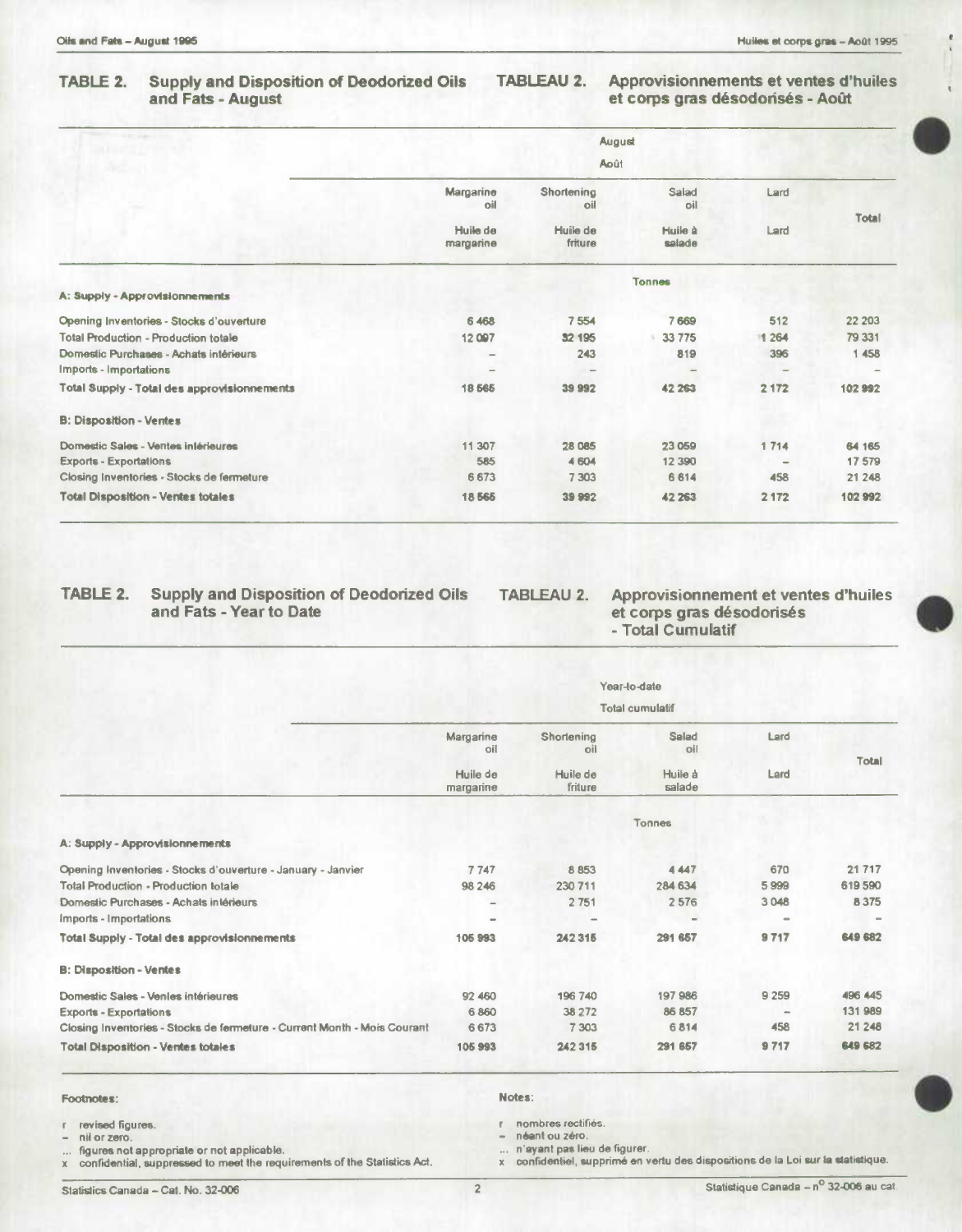## **Funding and Reviston**

 $\bullet_{\frac{1}{n}}^{\frac{n}{n}}$ This survey is funded by the "Canadian Oilseed Processors Association". was revised in early 1995 in cooperation with the Association and the July 1995 publication was the first to contain amended survey results. The revised data are not comparable to those in issues previous to July 1995 due to changes in questionnaire and respondents universe.

## Survey Coverage

This survey is a monthly mail-out survey with telephone follow-up.The universe is based on the latest Survey of Manufactures. The survey is intended to cover 100% of the production of deodorized oils and fats.

**Note:** This report reflects the activity of respondent firms operating In 1995. The list of respondents is published annually in the December issue.

> December issues of this publication contain a statement of the degree of estimation.

Totals may not add due to rounding.

For further information, contact:

Peter Zylstra, Industry Division, Statistics Canada Ottawa, Ontario. **K1A 0T6** 

Selected series available on CANSIM, matrix 185. Industry Division

# **Financement et modification de l'enquête**

Cette enquete **eat** financée par "Canadian Oilseed Processors Aseoclation". L'enquête a été révisée au début de l'année 1995 en co-opération avec l'association. La publication de juillet 1995 est le premier numéro à contenir les résultats modifiés de l'enquête.

A cause de changement dans le questionnaire et dans la liste des répondants, les données révisées ne sont pas comparables avec celles des numéros antérieurs de juillet 1995.

## **Champs d'observation**

Il s'agit d'une enquête postale mensuelle avec suivi téléphonique. L'univers est basé sur la demière enquête annuelle des manufactures. L'enquête doit couvrir la totalité de la production des huiles et corps gras désodonsés.

Nota: Cette publication reflète l'activité des compagnies répondantes qui opèrent en 1995. La liste des répondants est publiée annuellernent dans Ia publication de décembre.

> Les numéros de décembre de cette publication contiennent un énoncé sur le degré d'estimation.

> Les totaux ne concordent pas nécessairement à cause de l'arrondissement des chiffres,

Pour de plus amples renseignements, veuillez communiquer avec:

Peter Zylstra, Division de l'industrie, Statistique Canada Ottawa, Ontario. **K1A 0T6** 

Certaines séries sont disponibles dans la matrice 185 de CANSIM. Division do I'indudrie

Published\_by\_authority\_of\_the\_Minister responsible for Statistics Canada.\_\_\_\_\_\_\_\_\_Publication autorisée par le ministre responsable de Statistique\_Canada.<br>© Minister of Industry, 1995. All rights reserved. No part of this by any means, electronic, mechanical, photocopying, recording or otherwise guelque forme ou par quelque moyen que ce soit, enregistrement sur<br>without prior written permission from Licence Services, Marketing Division, sure recouvrement, sans l'autorisation écrite i préalable des Services de<br>concession des droits de licence, Division du Lmarketing, Stalistique Canada, Ottawa, Ontario, Canada K1A 0T6.

#### **Standards of Service to the Public**

To maintain quality service to the public, Statistics Canada follows established<br>standards covering statistical products and services, delivery of statistical informa-<br>tion, cost-recovered services and service to responden ence Centre

### **Normes do service** au public

Afin de maintenir la qualité du service au public, Statistique Canada observe des<br>normes établies en matière de produits et de services statistiques, de diffusion<br>d'information statistique, de services à recouvrement des c de chez vous.

The paper used in this publication meets the minimum requirements of American Le papier utilisé dans la présente publication répond aux exigences minimales de<br>National Standard for Information Sciences – Permanence of Pape

lational Standard for Information Sciences – Permanence of Paper for Printed — l'"American National Standard for Information Sciences" – "Permanence of Paper<br>Ibrary Materials", ANSI Z39.48 – 1984.